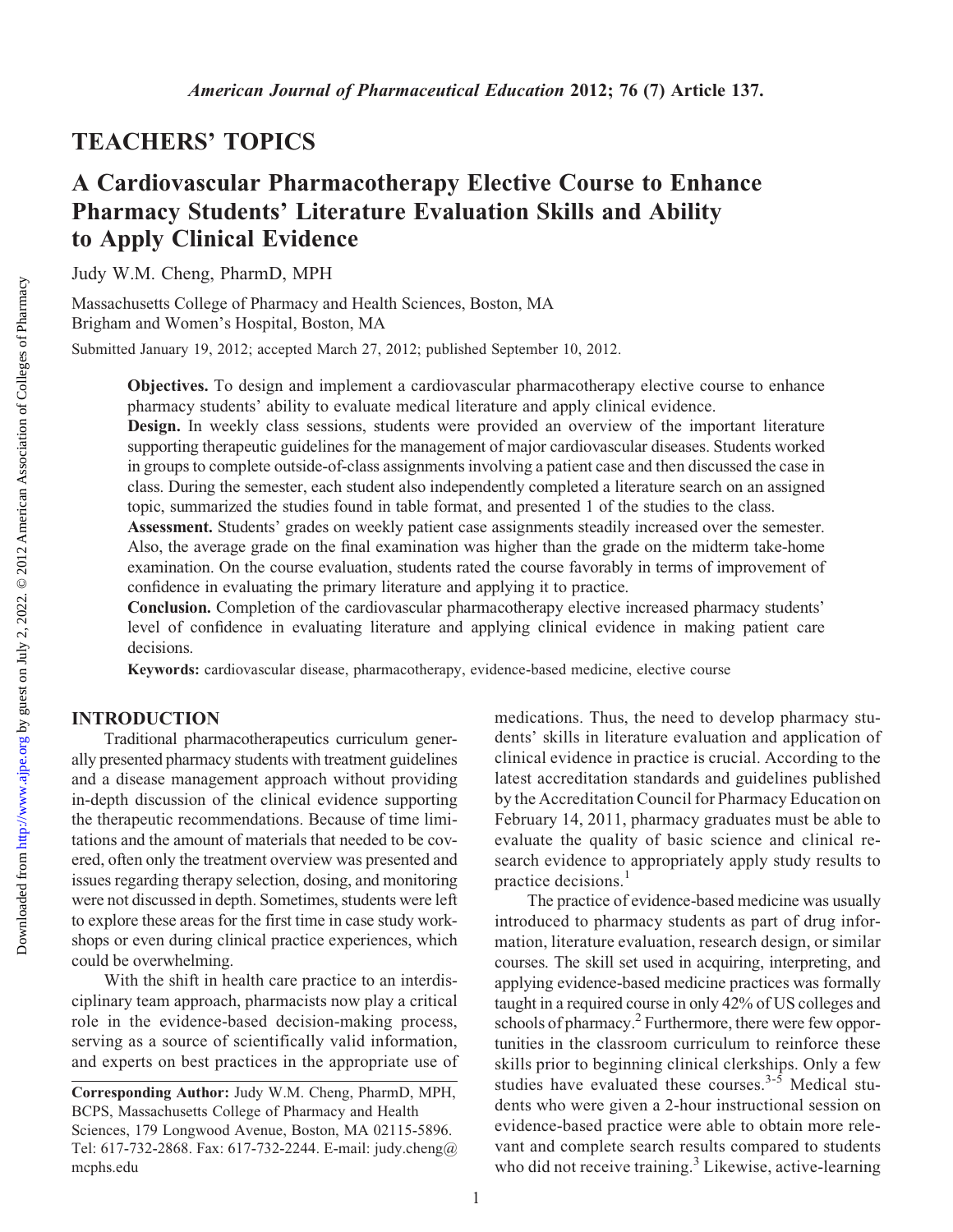<http://www.ajpe.org>

Downloaded from

strategies (2-hour weekly literature search activities) in a drug information and literature evaluation course resulted in improvement in pharmacy students' ability and confidence to perform the course objectives.<sup>4</sup> Third-year medical students who received four 2-hour sessions on evidence-based medicine increased their ability to critically appraise the literature and their tendency to rely on original research articles to solve clinical problems.<sup>5</sup> It is, therefore, not only important to introduce students to evidence-based practice, but also to incorporate other strategies earlier in the curriculum to reinforce these concepts prior to beginning practice experiences.

Cardiovascular diseases management is probably one of the most evidence-based areas of medicine and pharmacy practice. The results of new clinical studies require pharmacy practice guidelines to be updated every 2 to 3 years. It is important for students to develop and assume responsibility for their own lifelong learning skills in this area. Being able to evaluate clinical evidence and apply the results to practice is an important component. This manuscript describes the development and implementation of a cardiovascular pharmacotherapy elective course to develop these skills.

### DESIGN

The overall goal of the cardiovascular pharmacotherapy elective course was to enhance pharmacy students' ability to evaluate medical literature and to apply clinical evidence to practice via the in-depth study of management of cardiovascular diseases. In addition, the course also discussed "clinical pearls" that were not normally discussed in the required curriculum, for example: (1) how to replace and monitor potassium in patients on high-dose diuretics; (2) how to switch from unfractionated heparin to low molecular weight heparin or other antithrombotics; and (3) how to concentrate all intravenous medications so as to minimize fluid intake in a patient with heart failure and fluid overload. Furthermore, besides learning how to manage cardiovascular disease (ie, choosing the optimal regimen, monitoring outcomes and side effects), the course also discussed management of cardiovascular diseases from a public health and health-system perspective (eg, how to prevent common medication errors relating to cardiovascular agents, how to work with patients with different levels of health literacy to improve cardiac health). Upon completion of the course, students would be able to: (1) identify and use treatment guidelines and other important evidence-based information sources of cardiovascular pharmacotherapy; (2) discuss how evidence-based guidelines are developed, and interpret the different gradings/levels of recommendations in major cardiovascular diseases treatment guidelines; (3)

design a pharmaceutical care plan based on specific patient and disease state characteristics and be able to justify the plan using published clinical evidence; and (4) identify and interpret pivotal clinical studies supporting recommendations of gold standard therapies in prevention and management of cardiovascular diseases (eg, use of aspirin, angiotensin converting enzyme (ACE) inhibitor, beta blockers, and HMG-CoA (3-hydroxy-3-methyl-glutaryl-CoA) reductase inhibitors for prevention and treatment of different cardiovascular diseases); (5) design an approach for educating patients, especially those with low health literacy and history of poor compliance, regarding taking their cardiovascular medications; and (6) identify potential medication errors and drug-induced diseases in a given patient scenario, design strategies to prevent these errors, and implement a management plan should errors occur.

The class met 1 afternoon each week for 3 hours during the spring semester. Up to 25 students were allowed to enroll in the course. During class sessions, the instructor spent the first 1 to 1.5 hours providing an overview of the important literature supporting the therapeutic guidelines and recommendations for the management of major cardiovascular diseases. The discussion topics for spring 2011 are listed in Appendix 1. Because treatment guidelines and recommendations for management of cardiovascular diseases change frequently, the topics discussed in the course varied from year to year.

The rest of the class time was spent discussing the patient case that students were assigned to work on outside of class. The cases included questions designed to force students to research the primary literature to justify their answers. Students were asked to work in groups of 5 to complete these assignments, and to be prepared to discuss the cases in class.

At the beginning of the semester, each student also was assigned a different cardiovascular topic (eg, use of ACE inhibitors in heart failure, use of high dose HMG-CoA reductase inhibitors in acute coronary syndrome) and asked to complete a thorough literature search on the primary studies on the subject and summarize these studies in table format (Table 1). Formative assessment was used for this assignment. Students were provided feedback throughout the semester while they were working on the assignment. Students submitted their literature search results and the instructor provided feedback in terms of whether the appropriate studies were identified. Then students worked on the first few studies and submitted a preliminary draft for which the instructor provided feedback.

Each student also was asked to choose 1 study from among all the studies they had retrieved for their writing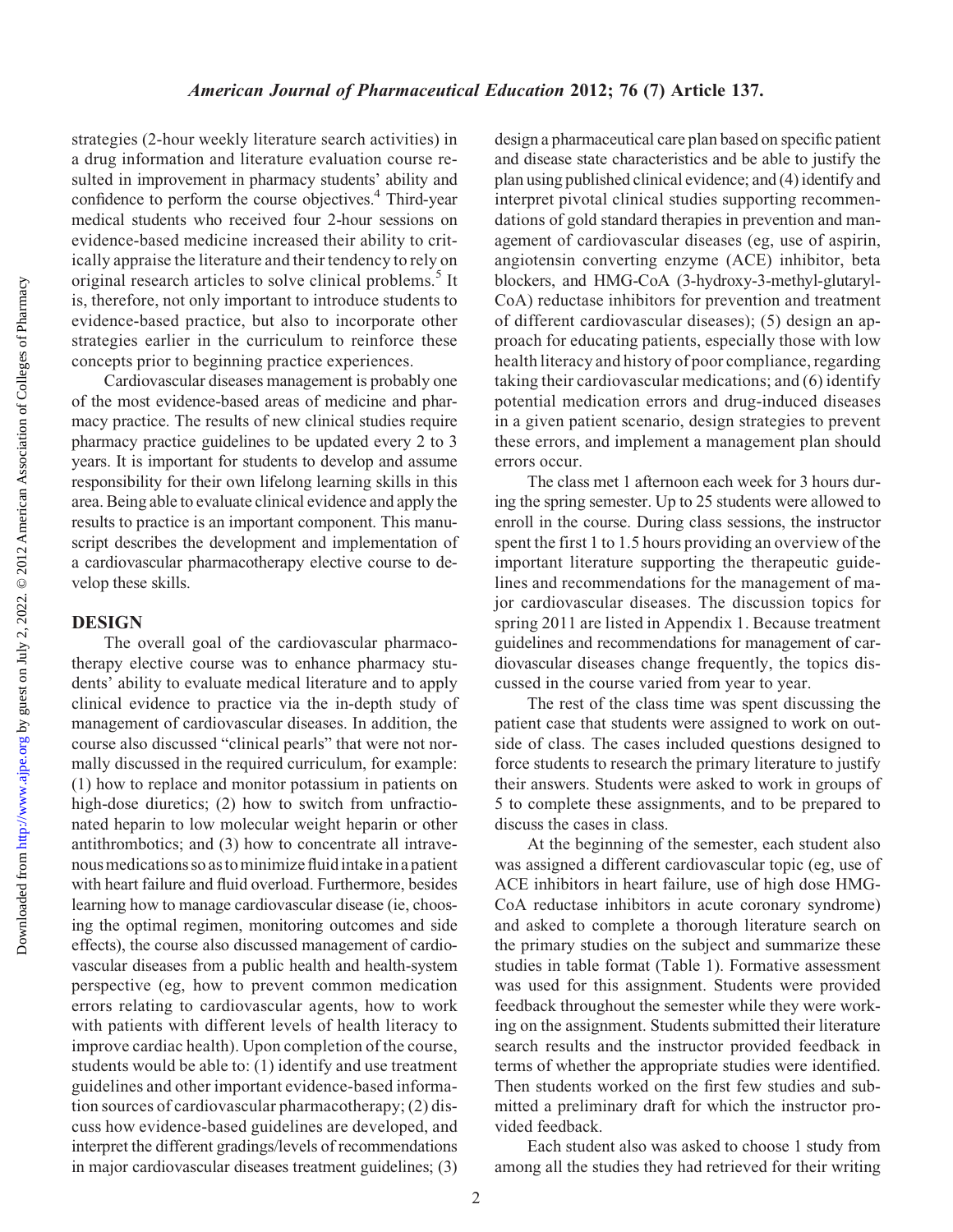Downloaded from

### American Journal of Pharmaceutical Education 2012; 76 (7) Article 137.

| <b>Reference</b>                | <b>Study</b><br>Design                                      | <b>Subjects</b><br>(N)     | <b>Treatment</b><br><b>Arms</b>                                              | Primary<br><b>Endpoints</b>                         | <b>Duration of</b><br><b>Follow-up</b> | Major<br><b>Results</b>                                                                                                     | <b>Limitations</b>                                                                                           |
|---------------------------------|-------------------------------------------------------------|----------------------------|------------------------------------------------------------------------------|-----------------------------------------------------|----------------------------------------|-----------------------------------------------------------------------------------------------------------------------------|--------------------------------------------------------------------------------------------------------------|
| <b>CLARITY-</b><br>TIMI $28*^b$ | Randomized,<br>double-<br>blinded,<br>placebo<br>controlled | $N = 3491$<br><b>STEMI</b> | Clopidogrel<br>$300$ mg<br>load, then<br>75 mg qd vs.<br>matching<br>placebo | Occluded<br>$artery +$<br>$death +$<br>recurrent MI | 30 days                                | Primary<br>endpoint:<br>$21.7\%$ in<br>placebo,<br>$15\%$ in<br>clopidogrel<br>p<0.05<br>No increase<br>risk of<br>bleeding | Not powered<br>to detect survival<br>differences.<br>Did not enroll<br>elderly $> 75$ and<br>those with CABG |

Table 1. Format of Writing Assignment on Summarizing Pivotal Clinical Trials of an Assigned Cardiovascular Disease Topic<sup>a</sup>

Abbreviations: CABG = coronary artery bypass graft.  $a^a$  Use of clopidogrel in ST-elevation myocardial infarction.

<sup>b</sup> New Engl J Med. 2005; 352:1179-89.

assignment to present to the class and explain why that particular study was important in helping to define the treatment. The presentations were given during the last 4 weeks of class.

The final version of the writing assignment was submitted near the end of the semester. After the course coordinator graded all of the students' writing assignments, she compiled the corrected versions of the tables into a single document containing all significant clinical studies for the cardiovascular therapeutic topics covered, and gave a copy to each student. Students could include the packaged data in their portfolio to use as a future learning reference.

Because learning to evaluate primary literature was the core purpose of the course, during the last week of class, the course coordinator (or an invited speaker) presented "hot topics" emerging from the pharmacotherapyrelated clinical trials presented in the most recent American Heart Association Annual Scientific Session (occurred November every year) and the American College of Cardiology Annual Scientific Session and Expo (occurred March every year).

For the take-home midterm and final examinations, each student was assigned a different patient case pertaining to a topic that had been discussed in the course. They were asked to formulate a pharmaceutical care plan for the patient and support each of their recommendations with the appropriate treatment guideline and studies from the primary literature. To prevent students from focusing too heavily on treatment guidelines to answer the case questions, one part of the case required the students to research a controversial therapeutic treatment issue that was not addressed in any treatment guidelines. This forced the students to rely on the primary literature to formulate their answers. Appendix 2 presents an example of a take-home examination case.

### ASSESSMENT AND EVALUATION

The take-home midterm examination and the final examination each accounted for 20% of the course grade. The literature evaluation and writing assignment accounted for another 20% of the course grade. Five randomly selected group homework cases were graded and counted 30% of the overall grade. Finally, 4 unscheduled quizzes administered throughout the semester counted for 10% of the course grade. If they provided a legitimate excuse, students were allowed to miss 1 of the 4 quizzes. If they missed more than 1 quiz, the student was given a zero for the second quiz missed.

In 2010 and 2011, students' average grades on the group homework assignments steadily increased over the semester (year 2010: 90%, 91%, 94%, 96%, and 98%; year 2011: 89%, 92%, 94%, 96%, and 97%). Likewise, students' average grade on the final examination was higher than the average grade on the midterm examination in 2010 and 2011 (year 2010: midterm, 89%; final, 94%; year 2011: midterm, 93%; final, 95%). (Samples midterm and final examinations demonstrating individual students' progress in their ability to search the literature to support their care plans are available from the author upon request.) The average grade for the final writing assignment was 92% in 2010 and 2011.

#### Student Evaluation of the Course

At the end of the course, students completed a 9-item evaluation, with responses based on a 5-point Likert scale  $(1 =$  strongly disagree and  $5 =$  strongly agree). Mean Likert scale scores were calculated for each response.

The course was offered for the first time in spring semester 2010 and evaluated using the online CoursEval system (ConnectEDU Inc. Boston MA). Ten of the 26 students enrolled in the course completed the course evaluation in 2010, and 8 of the 25 students enrolled completed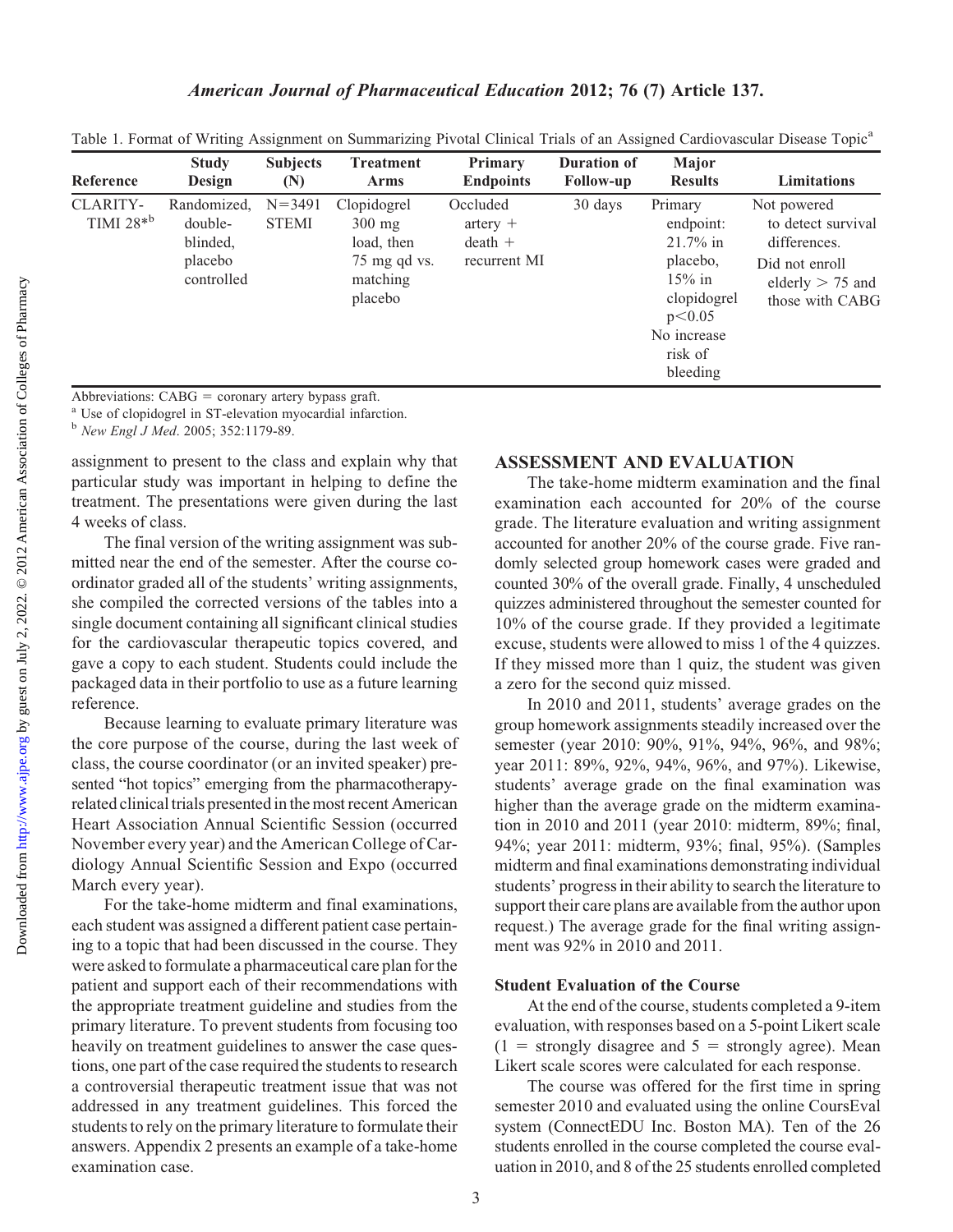Downloaded from

### American Journal of Pharmaceutical Education 2012; 76 (7) Article 137.

the course evaluation in 2011. The average score on each of the 9 items (Table 2) was 5 in 2010 and 2011. Students strongly agreed that their own efforts to learn improved their quality of learning. Overall, students felt that the course increased their level of confidence in literature evaluation and applying information to patient cases. Students also liked the take-home examinations with patient cases that mimicked real practice.

Some students stated that the course coordinator needed to better clarify student responsibilities for the course including the importance of their assuming responsibility for their own learning. Some students also stated that because a relatively large portion of the course relied on group work, the lesser contribution of some group members led to frustration for other group members.

### DISCUSSION

Supported by pharmacy education accrediting bodies and benchmark standards, principles of evidence-based pharmacy practice should be distributed throughout required and elective courses.<sup>1</sup> The curriculum at the Massachusetts College of Pharmacy and Health Sciences includes a literature evaluation course in the second year that teaches students basic literature evaluation skills and analytical concepts encounteredin the primary literature. A pharmacotherapeutics seminar in the third year and an advanced pharmacy practice experience (APPE) provide students with opportunities to apply these skills to a greater degree. Because of large class sizes, it is challenging to reinforce these skills in most other lecture-based courses in the curriculum. This elective course was designed with the hope to enhance students' literature evaluation and evidence-based application skills.

The amount of clinical evidence published on cardiovascular diseases management is tremendous. Allowing students to evaluate the primary literature and apply their findings to patient cases and providing feedback from practicing clinicians who are content experts helped students develop confidence in understanding and applying clinical evidence to pharmacy practice.

To our knowledge, only 1 other study describing and evaluating the implementation of an evidence-based practice course in a pharmacy curriculum has been published. Bookstaver and colleagues described the development of an evidence-based medicine elective course (2 hours per week for 1 semester, 15 students per class) to improve student performance in APPEs.<sup>6</sup> The course used case studies, journal club simulations, and student-driven wiki pages to improve students' literature evaluation skills and ability in applying clinical evidence to practice. Experiential preceptors reported that students who had completed the course had stronger skills in applying evidence-based medicine to patient care than other students. We did not perform any measurement on whether skills acquired in our elective were transferable to other courses or practice experience.

The instructor realized during the students' initial submission of their literature search results that only approximately 30% of the students in 2010 and 2011 could produce a search strategy that identified all the pivotal primary clinical studies in their assigned topics. Three reasons why the students were not able to identify all the pivotal studies were identified: they used search terms that were too broad, they only searched for articles published in the last 10 to 15 years, and they limited their searches to PubMed.

|  |                                                                                  | Table 2. Student Course Evaluation of a Cardiovascular Pharmacotherapy Elective Course to Enhance Pharmacy Students' |  |  |
|--|----------------------------------------------------------------------------------|----------------------------------------------------------------------------------------------------------------------|--|--|
|  | Literature Evaluation Skills and Ability to Apply Clinical Evidence <sup>a</sup> |                                                                                                                      |  |  |

| <b>Item</b>                                                                                 | 2010 (N = 10) <sup>b</sup> | 2011 (N = 8) <sup>b</sup> |
|---------------------------------------------------------------------------------------------|----------------------------|---------------------------|
| My own efforts to learn (eg, preparing for class, study, and/or seeking additional help)    | 5.0                        | 5.0                       |
| improved the quality of my learning in this course.                                         |                            |                           |
| Overall, I have learned from this course.                                                   | 5.0                        | 5.0                       |
| The structure of this course helped me learn the material.                                  | 5.0                        | 5.0                       |
| Grading methods in this course were consistent with the syllabus.                           | 5.0                        | 5.0                       |
| The course increases my level of interest in cardiovascular pharmacotherapy.                | 5.0                        | 5.0                       |
| The cases in the course improve my problem-solving skills.                                  | 5.0                        | 5.0                       |
| The course improves my ability in evaluating medical literature in cardiovascular diseases. | 5.0                        | 5.0                       |
| The instructor communicated what I was expected to learn.                                   | 5.0                        | 5.0                       |
| The instructor was responsive to my questions about course material and, when necessary,    | 5.0                        | 5.0                       |
| willing to communicate with me individually.                                                |                            |                           |

<sup>a</sup> Students rated items on a 5-point Likert scale ranging from  $1 =$  strongly disagree to  $5 =$  strongly agree.<br><sup>b</sup> Ten of the 26 students enrolled in the course completed the course evaluation in 2010, and 8 of the 25 stu evaluation in 2011.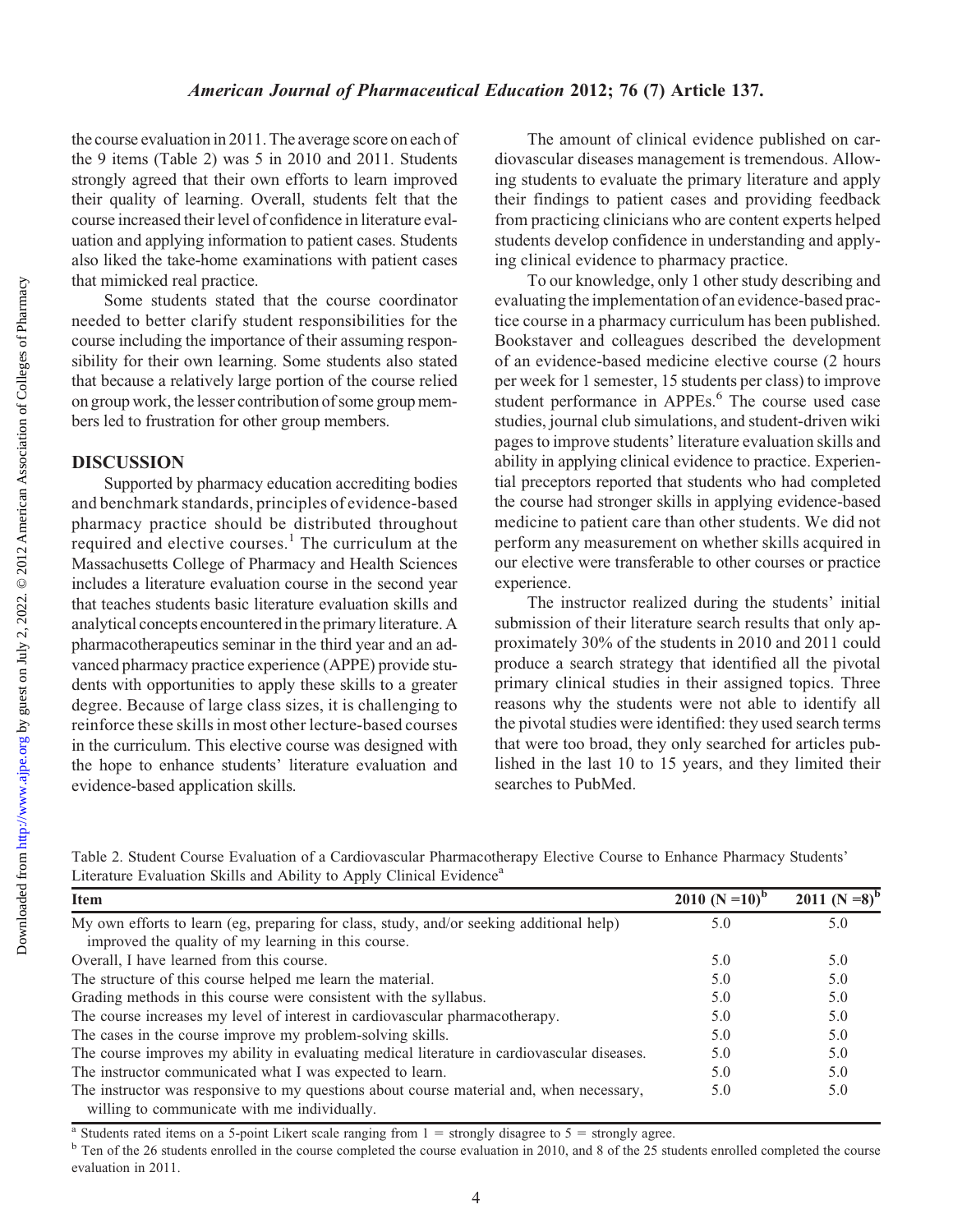#### American Journal of Pharmaceutical Education 2012; 76 (7) Article 137.

Using search terms that were too broad, eg, "angiotensin receptor blockers use in heart failure," instead of names of specific angiotensin receptor blockers, may have resulted in missing specific articles that were indexed under individual drug names. Also, using broad search terms generated hundreds or thousands of search results and students were at a loss as to how to sort through them to identify pertinent studies.

Despite being told at the beginning of the semester not to do so, students limited the publication time in their searches to the last 10 to 15 years, resulting in failure to retrieve many pivotal clinical trials on cardiovascular disease topics that were published more than 10 years ago. Students may have limited the time range of the search to reduce the number of articles retrieved, suggesting that they may need assistance with how to limit searches without over-restricting search results.

For reasons that are not clear, many students also limited their search to free full-text articles they could obtain from PubMed. This was inappropriate given that our college library subscribes to a wide array of medical and pharmacy journals and most of the pivotal clinical studies needed for the writing assignment topics were available through the college's resources.

When students submitted their first 2 articles to be used in their writing assignment for feedback, the instructor was able to give them instruction to concisely summarize the study design, inclusion/exclusion criteria, study endpoints, and pertinent results. The majority of students also required assistance addressing the limitations of the studies and the clinical applicability of the study results. Most had to be reminded that they should not read each clinical study in isolation. They needed to understand the background and rationale that led to conducting the study and think about how each particular study fit into the "big picture" for treatment.

The students had completed a required literature evaluation course the year prior to enrolling in this elective so these concepts should not have been foreign to them. However, the study findings illustrate the importance of reinforcing literature search and evaluation concepts and providing formative assessment throughout the pharmacy curriculum. Because students received formative assessment feedback throughout the semester, most of them performed well on the writing assignment.

The course has been offered for 2 years and 51 students have completed it. Students appeared to have improved confidence in their ability to evaluate literature and apply clinical evidence. A few students commented that the course was not what they expected and they preferred a more traditional (lecturing and testing) approach to learning. For future offerings, the course expectations should be clarified to prospective students. Also, students should understand the importance of assuming responsibility for their own learning and the importance to their future pharmacy practice of acquiring life-long learning skills, such as the ability to evaluate the literature. However, students learn differently and when the course was offered the second time, in-class quizzes were incorporated. The content of the quizzes was based on the patient case to be discussed that week to encourage students to be well-prepared for the case discussion, and to address/ alleviate the problem of some group members contributing less to the patient case group assignment than others.

These were the first 2 times that the course was offered, and overall students performed really well in the course. As the course coordinator was experimenting with different strategies and approaches, and because some of the course assignments used formative assessment, a lenient approach was taken in grading students. Having 25 students participate equally in the weekly case discussion was difficult at times. In future offerings, perhaps 1 group of students will be randomly selected each week to lead the case discussion. By doing that, over the course of the semester, everyone would have a chance to participate in the case discussion. Student self-evaluation or peer evaluation could also be incorporated into the course to get better insight on individual students' level of participation in group assignments and whether they felt that improving their literature evaluation skills helped them over the semester and in other coursework.

#### **CONCLUSION**

Completion of an evidence-based cardiovascular pharmacotherapy elective course increased pharmacy students' confidence in evaluating the medical literature and applying clinical evidence when making patient care decisions. The course has been offered twice and student feedback has been used to improve the course design. Future plans include exploring different strategies to further enhance student participation in class, and using different assessment strategies to track individual student progress in evaluating medical literature, which may include self-reflection and peer evaluation. A similar course structure could be used to develop electives in other therapeutic areas.

#### **REFERENCES**

1. Accreditation Council for Pharmacy Education. Accreditation standards and guidelines for the professional program in pharmacy leading to the doctor of pharmacy degree. https://www.acpe-accredit. org/pdf/S2007Guidelines2.0\_ChangesIdentifiedInRed.pdf Accessed June 22, 2012.

2. Bickley AR, McAbee CE, Bookstaver PB. Impact of evidence based medicine course on student performance on advanced pharmacy practice experiences. Pharmacotherapy. 29:42e.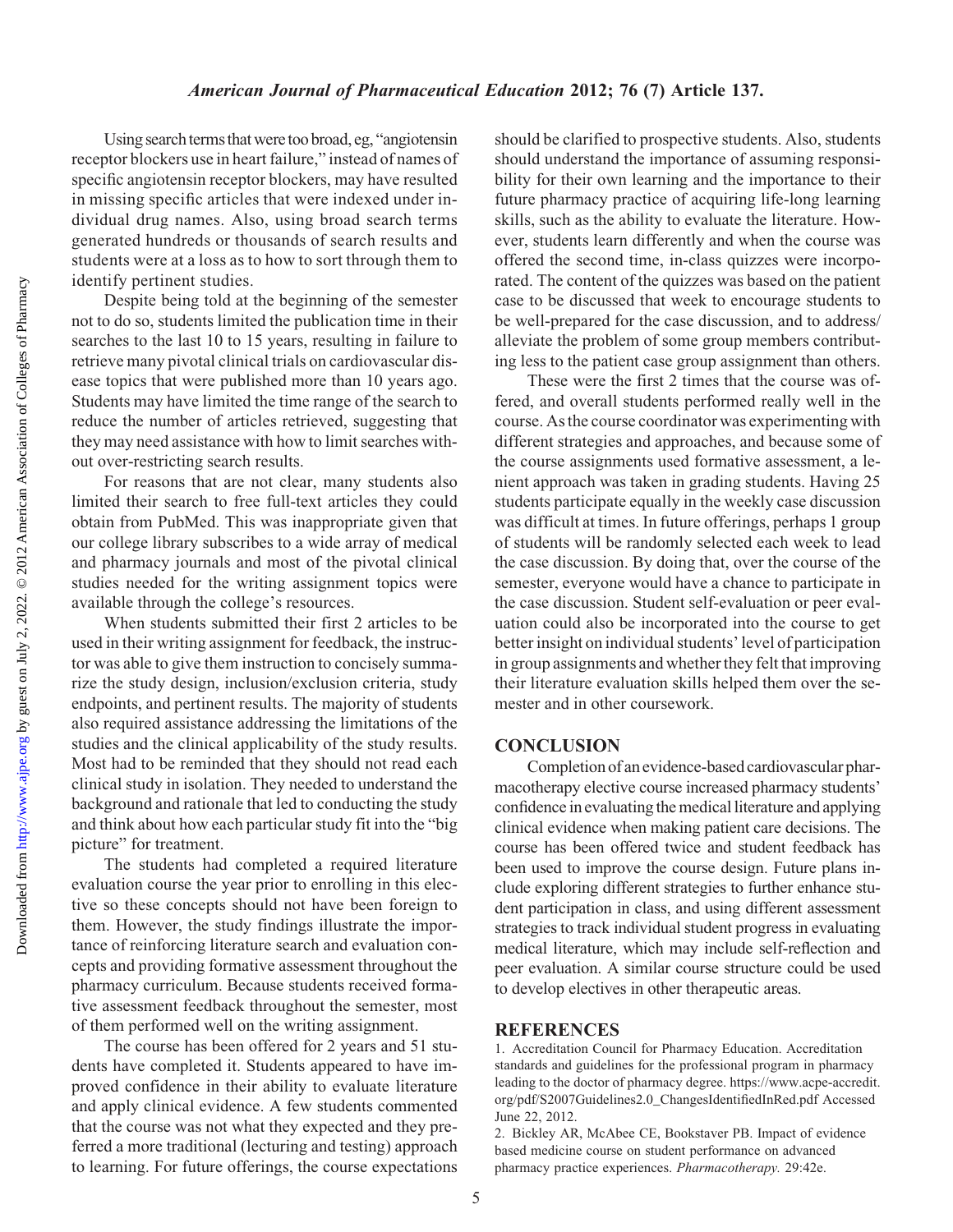3. Gruppen LD, Rana GK, Arndt TS. A controlled comparison study of efficacy of training medical students in evidence-based medicine literature searching skills. Acad Med. 2005;80(10): 940-944.

4. Timpe EM, Motl SE, Eichner SF. Weekly active learning activities in a drug information and literature evaluation course. Am J Pharm Educ. 2006;70(3):Article 52.

5. Ghali WA, Saitz R, Eskew AH, Gupta M, Quan H, Hershman WY. Successful teaching in evidence based medicine. Med Educ. 2000;34(1):18-22.

6. Bookstaver PB, Rudisill CM, Bickley R, et al. An evidence-based medicine elective course to improve student performance in advanced pharmacy practice experiences. Am J Pharm Educ. 2011;75(1):Article 9.

Appendix 1. Course Outline Spring Semester 2011

| Week | <b>Topic</b>                                                                                       | <b>Assignments Due</b>               |
|------|----------------------------------------------------------------------------------------------------|--------------------------------------|
| 1    | Course Overview                                                                                    |                                      |
|      | Evidence based medicine practice and interpreting cardiovascular<br>disease management guidelines. |                                      |
| 2    | Case 1: Hypertension management                                                                    |                                      |
|      | Teaching points:                                                                                   |                                      |
|      | 1. Selection of appropriate antihypertensives                                                      |                                      |
|      | 2. Antihypertensives titration, tapering, monitoring, adding                                       |                                      |
|      | and switching of regimens.                                                                         |                                      |
|      | 3. Management of side effects.                                                                     |                                      |
| 3    | Case 2: Hyperlipidemia management                                                                  | Case 2 assignment will be collected. |
|      | Teaching points:                                                                                   |                                      |
|      | 1. Selection of appropriate antihyperlipidemics                                                    |                                      |
|      | 2. Antihyperlipidemics titration, addition and switching                                           |                                      |
|      | to alternative agents.                                                                             |                                      |
|      | 3. Preventing statins drug interactions (use in special populations:                               |                                      |
|      | e.g. organ-transplant recipients, HIV patients)                                                    |                                      |
|      | 4. Pleiotropic effects: Are statins really better than other agents.                               |                                      |
|      | 5. Treatment of other inflammatory endpoints (hsCRP, Lp(a))                                        |                                      |
| 4    | Case 3: Acute Coronary Syndromes Part 1                                                            | Case 3 assignment will be collected. |
|      | Teaching points:<br>1. Contrast Dye induced nephropathy management.                                |                                      |
|      | 2. Dosing of antithrombotic therapy in patients with renal                                         |                                      |
|      | insufficiency and obesity                                                                          |                                      |
|      | 3. Discontinuing/restarting antithrombotics before and                                             |                                      |
|      | after surgical procedures.                                                                         |                                      |
|      | 4. Heparin induced thrombocytopenia management                                                     |                                      |
| 5    | Case 4: Acute Coronary Syndrome Part 2                                                             |                                      |
|      | Teaching points:                                                                                   |                                      |
|      | 1. Clopidogrel loading doses (300mg vs. 600 mg vs. 900 mg)                                         |                                      |
|      | 2. Aspirin 81 mg vs. 162 mg vs. 325 mg qd. Is there a right dose?                                  |                                      |
|      | 3. Genetic polymorphism and the affects on antiplatelet response                                   |                                      |
|      | 3. New antiplatelet/anticoagulant use in acute coronary syndrome                                   |                                      |
| 6    | Case 5: Heart Failure Part 1                                                                       | Case 5 assignment will be collected. |
|      | Teaching points:                                                                                   |                                      |
|      | 1. Achieving adequate diuresis (including patients who's allergic                                  |                                      |
|      | to sulfur)                                                                                         |                                      |
|      | 2. Adjusting and pushing angiotensin converting enzyme inhibitor/                                  |                                      |
|      | angiotensin receptor blocker/beta-blockers/aldosterone antagonist                                  |                                      |
|      | doses.                                                                                             |                                      |
|      | 3. Managing electrolytes in heart failure patients.                                                |                                      |
|      | 4. Managing heart failure with preserved ejection fraction.                                        |                                      |
| 7    | Midterm Examination                                                                                |                                      |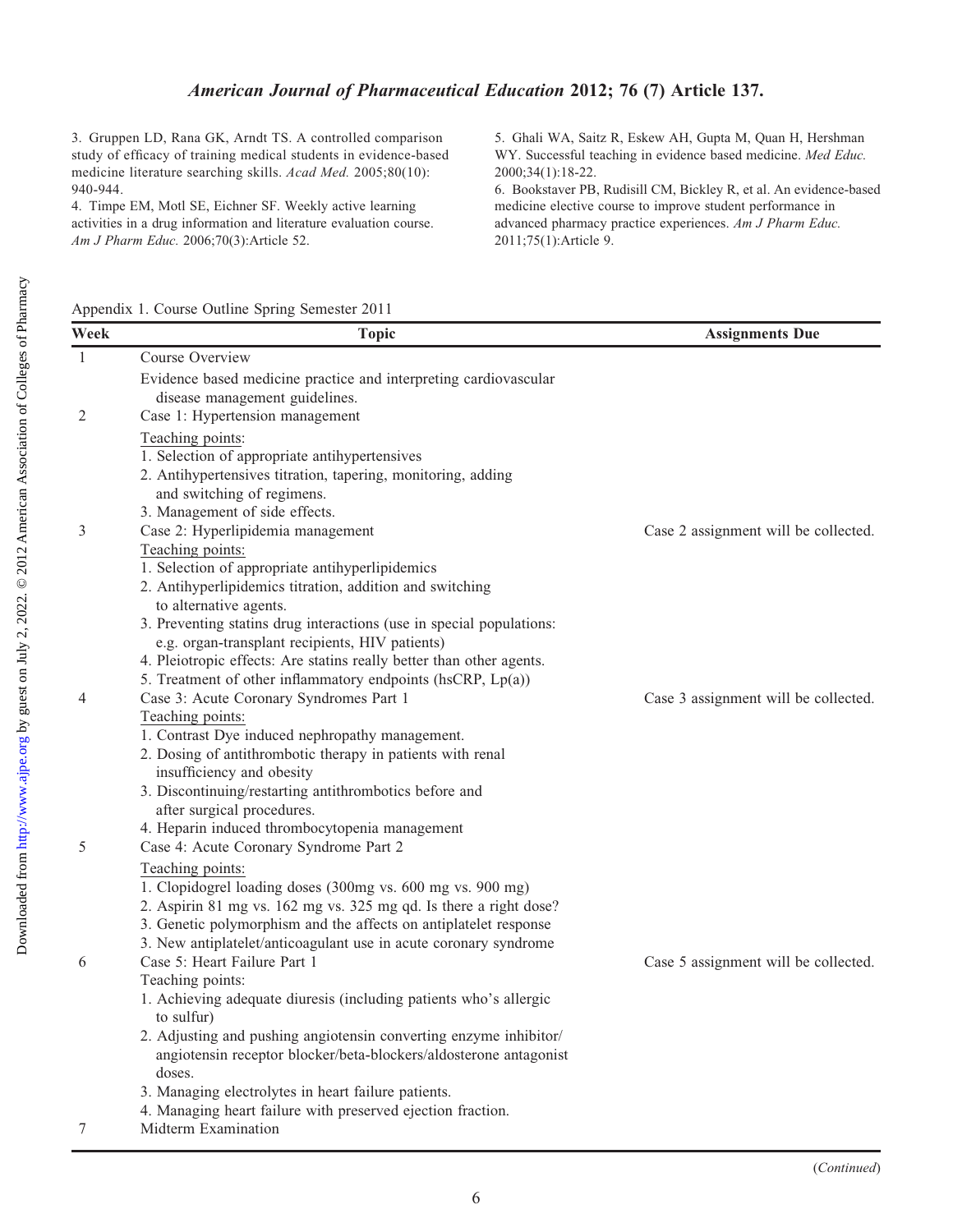|  | Appendix 1. (Continued) |  |
|--|-------------------------|--|
|  |                         |  |

| Week | <b>Topic</b>                                                                                                                                          | <b>Assignments Due</b>                        |
|------|-------------------------------------------------------------------------------------------------------------------------------------------------------|-----------------------------------------------|
| 8    | Case 6: Heart Failure Part 2                                                                                                                          |                                               |
|      | Teaching points:                                                                                                                                      |                                               |
|      | 1. Use of inotropes and vasopressors                                                                                                                  |                                               |
|      | 2. Concentrating IV drugs to minimize fluid intake.                                                                                                   |                                               |
|      | 3. The hemodynamic interactions of the heart and lung:                                                                                                |                                               |
|      | Heart failure causing pulmonary hypertension or pulmonary                                                                                             |                                               |
|      | hypertension causing right heart failure.                                                                                                             |                                               |
| 9    | Case 7: Arrhythmia                                                                                                                                    | Case 7 assignment will be collected.          |
|      | Teaching points:                                                                                                                                      |                                               |
|      | 1. Selection of antiarrhythmics for different scenarios.                                                                                              |                                               |
|      | 2. Loading and dosing antiarrhythmics and checking                                                                                                    |                                               |
|      | QT and drug interactions.                                                                                                                             |                                               |
|      | 3. Rate vs. rhythm control in atrial fibrillation                                                                                                     |                                               |
|      | 4. Anticoagulation in atrial fibrillation                                                                                                             |                                               |
| 10   | Case 8: Common medication errors in patients with cardiovascular<br>diseases Part 1                                                                   | Case 8 assignment will be collected.          |
|      | Teaching points:                                                                                                                                      |                                               |
|      | Drug induced cardiovascular diseases (avoidance and management)                                                                                       |                                               |
| 11   | Case 9: Common medication errors in patients with cardiovascular<br>diseases Part 2                                                                   | **Student presentation of Clinical<br>Study** |
|      | Teaching points:                                                                                                                                      |                                               |
|      | 1. Sound alike/look alike cardiovascular agents                                                                                                       |                                               |
|      | (e.g. heparin, digoxin/furosemide (look alike),                                                                                                       |                                               |
|      | hydralazine/hydoxyzine, clonidine/klonipine)                                                                                                          |                                               |
|      | 2. Subtherapeutic doses/overdoses (mg/kg/min vs. mcg/kg/min                                                                                           |                                               |
|      | vs. ng/kg/min vs. mg/min etc)                                                                                                                         |                                               |
|      | 3. Dosing by total body weight or ideal body weight                                                                                                   |                                               |
|      | 4. Common cardiovascular drug interactions                                                                                                            |                                               |
| 12   | Case 10: Public health efforts in reducing incidence of cardiovascular<br>disease.                                                                    | Case 10 assignment will be collected          |
|      | Teaching points:                                                                                                                                      |                                               |
|      | 1. Evaluating epidemiology data (how bad is the problem                                                                                               |                                               |
|      | locally and globally)                                                                                                                                 |                                               |
|      | 2. Evaluating studies demonstrating pharmacists making an impact<br>in reducing incidence of cardiovascular disease and patient outcomes.             | **Student presentation of<br>Clinical Study** |
| 13   | Case 11: Public health efforts in reducing cardiovascular disease                                                                                     | Writing assignment will be collected.         |
|      | (pharmacists' role and potential obstacles)<br>Teaching points:                                                                                       |                                               |
|      | 1. Improving medication compliance                                                                                                                    | **Student presentation of                     |
|      | 2. Overcoming low health literacy (AHRQ document on Pharmacy                                                                                          | Clinical Study**                              |
|      | Health Literacy Assessment Tool)                                                                                                                      |                                               |
|      | 3. Improving access to care                                                                                                                           |                                               |
|      | 4. Important patient education information, what is the bottom line                                                                                   |                                               |
| 14   | Cardiology Late Breaking Clinical Trials Updates                                                                                                      | **Student presentation of                     |
|      | (Update students in pertinent cardiovascular clinical trial results presented<br>at the American Heart Association and American College of Cardiology | Clinical Study**                              |
|      | meeting during the past year)                                                                                                                         |                                               |
| 15   | Final Examination                                                                                                                                     |                                               |